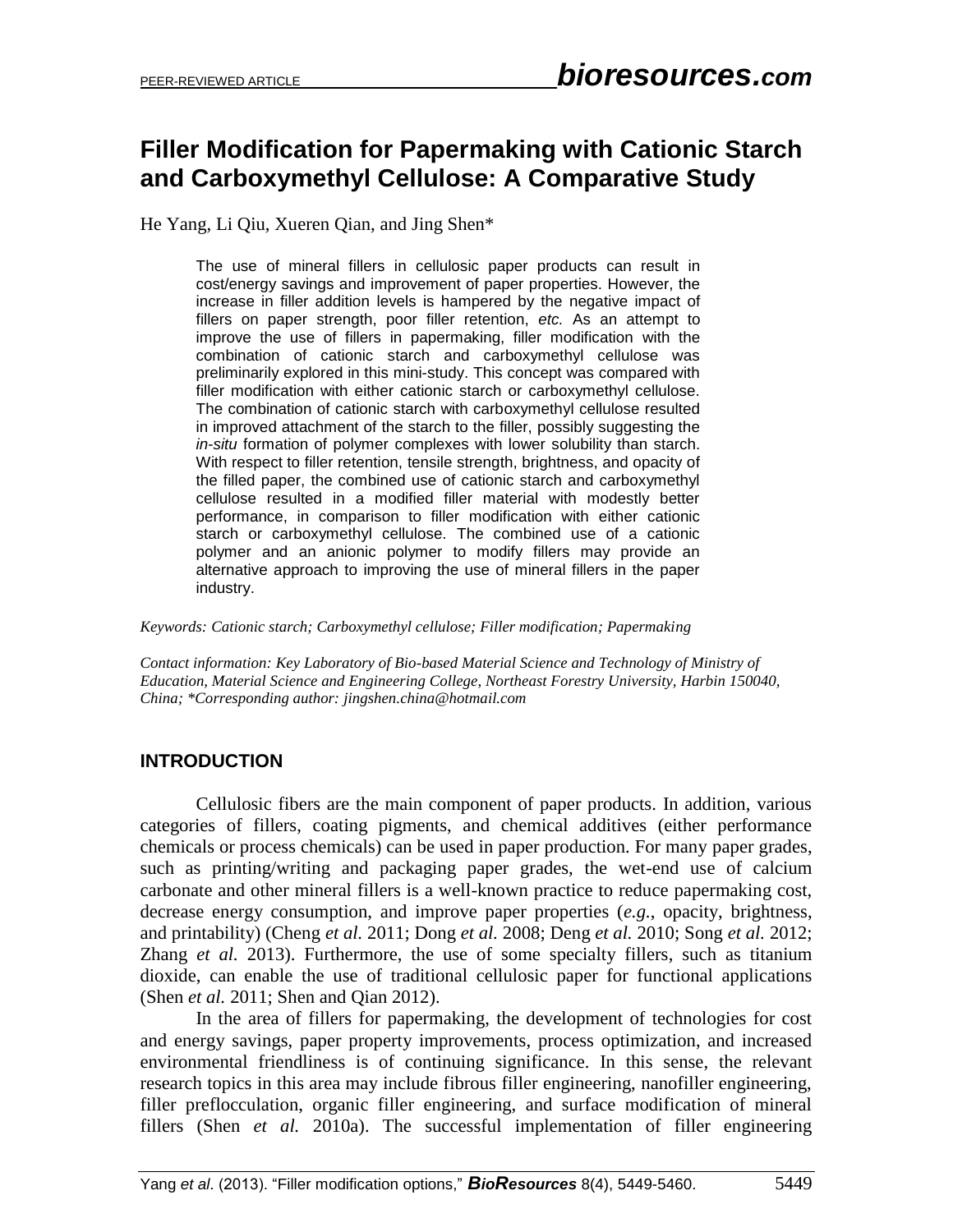technologies can in some sense be strategic for further development of the global paper industry. These technologies are expected to mitigate various challenges associated with filler addition in papermaking, which include deteriorated paper strength, poor filler retention, wire abrasion, lowered efficiency of the sizing agents, and "dusting" during printing.

Modification of fillers with various polymers (*e.g.*, starch, cellulose, chitosan, and alginate) or their composites is an interesting concept for enhancing the bondability of fillers (Cao *et al.* 2011; Deng *et al.* 2010; Fatehi *et al.* 2013a,b; Ding and Liu 2012; Huang *et al.* 2013; Nelson and Deng 2008; Shen *et al.* 2008,2009,2010b; Song *et al.* 2009; Yan *et al.* 2005; Yoon and Deng 2006a,b, 2007; Zhao *et al.* 2005). This modification is expected to lead to a reduced negative impact of filler addition on paper strength, allowing for increased filler content of paper products and hence more cost and energy savings. The use of cationic polymers (*e.g.*, cationic starch) in filler modification can result in pre-flocculation/aggregation of filler particles, and the pre-attachment of polymer molecules to several particles is likely to contribute to increased bondability with cellulosic fibers (Chauhan and Bhardwaj 2013; Cheng *et al.* 2011; Sang *et al.* 2012). Bio-based sucrose and molasses (Fahmy 2007a,b; Fahmy and Mobarak 2008a,b, 2009, 2011,2013; Fahmy *et al.* 2006) are also potential candidates for improving the use of fillers by engineering of the cellulosic fiber-based networks.

The combination of a cationic polymer and an anionic polymer is known to provide significant paper strength improvement (Ankerfors *et al.* 2009; Fatehi *et al.*  2009,2010; Hubbe 2005; Hubbe *et al.* 2005; Lofton *et al.* 2005; Gärdlund *et al.* 2005). For such a combination, the interaction of polyelectrolyte complexes with cellulosic fibers (*i.e*., fiber modification with these complexes) can be critical for efficient paper strength development. These complexes are formed by cationic-anionic interactions between the polymers. Similarly, it might be interesting to investigate the applicability of such a combination to filler modification for papermaking.

In the current study, the concept of filler modification for papermaking with the combination of two typical ionic biopolymer additives widely used in the paper industry, *i.e.*, cationic starch and carboxymethyl cellulose, was preliminarily explored. Using precipitated calcium carbonate as the filler material, comparisons were made on three fiber modification approaches involving the use of the biopolymers. These include the following: 1) filler modification with the combination of cationic starch and carboxymethyl cellulose; 2) filler modification with cationic starch; and 3) filler modification with carboxymethyl cellulose. The effect of filler modification on the use of the filler material in papermaking was also evaluated. The overall objective of this study was to give a preliminary evaluation/demonstration of the simple concept of filler modification for papermaking with the dual biopolymers.

#### **MATERIALS AND METHODS**

#### **Materials**

Cationic tapioca starch (powder) with the trademark of GELTRON® 24 was supplied by General Starch Limited, Thailand; its degree of substitution (DS) was claimed to be 0.028 to 0.033. It was claimed by the supplier to be suitable for use as a strength/retention additive for papermaking. Carboxymethyl cellulose (powder), a rapidly water-soluble biopolymer tailored for papermaking wet-end applications, was obtained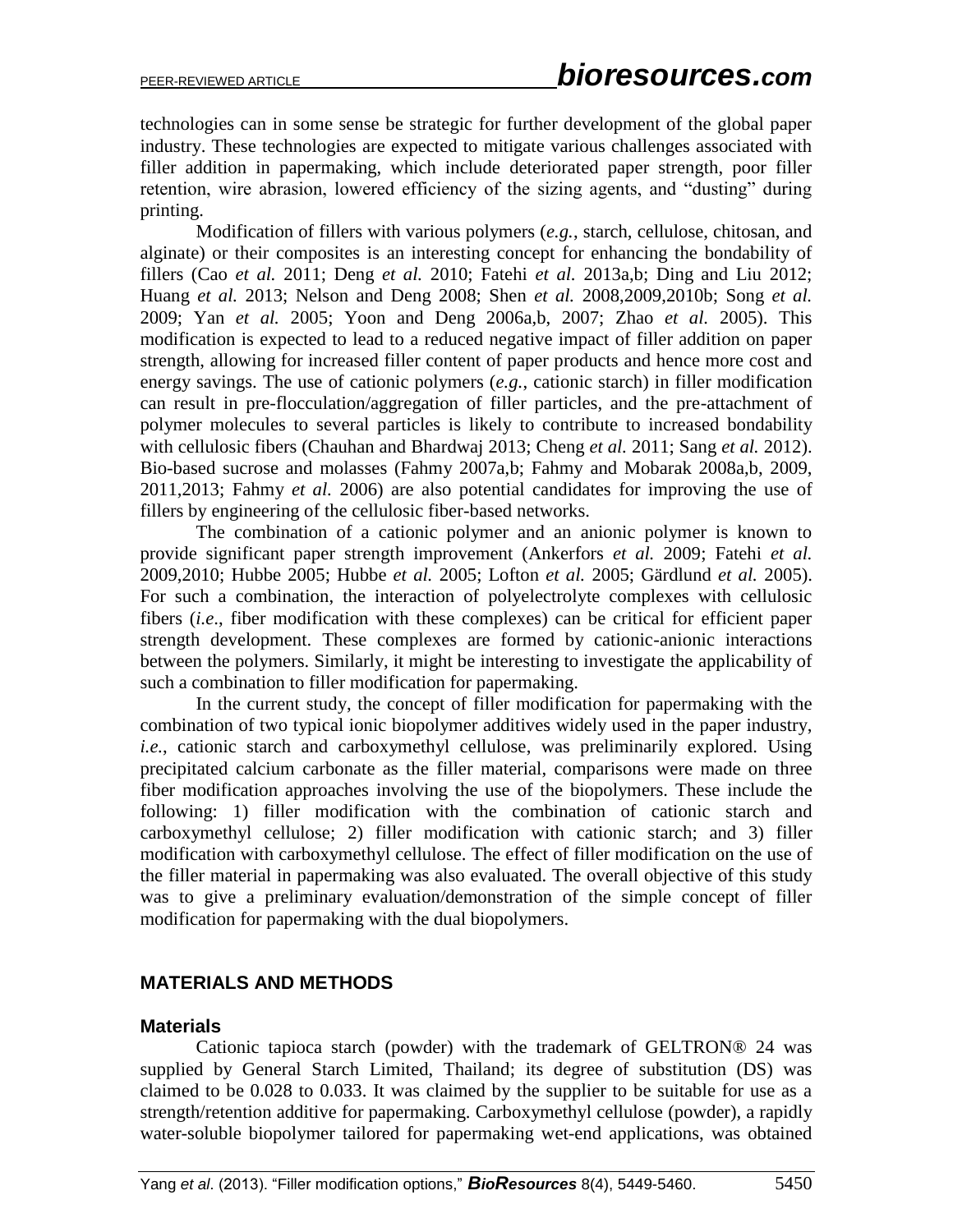from CP Kelco (a Huber company) (Finnfix® GW); its degree of substitution was claimed to be 0.4 to 0.65. Powdery precipitated calcium carbonate with a brightness of 92.4% ISO was supplied by Guangxi Guilin Wuhuan Co., Ltd., China. Wood-derived bleached kraft pulp imported from Canada was provided by Mudanjiang Hengfeng Paper Co. Ltd., China, and was refined in a Valley beater to a beating degree of 30  $\mathrm{^{\circ}SR}$ .

## **Filler Modification**

Three approaches were used to prepare modified fillers: 1) cationic starch/ carboxymethyl cellulose modified filler (approach A); 2) cationic starch modified filler (approach B); and 3) carboxymethyl cellulose modified filler (approach C). The latter two were used for comparative investigation into the impact of filler modification by combining cationic starch with carboxymethyl cellulose. Powdery cationic starch was cooked/gelatized at 90 $\mathrm{^{\circ}C}$  prior to use in filler modification.

#### *Approach A*

An aqueous slurry containing 9.42 g of precipitated calcium carbonate was prepared. Under stirring at 500 rpm, a cationic starch solution and carboxymethyl cellulose solution were then sequentially added. The mixture was then mixed under stirring at the same speed for 15 min. The total volume of the mixture was finally adjusted to 250 mL by adding extra water. The resulting slurry was directly used for paper-sheet preparation.

The dosages of cationic starch and carboxymethyl cellulose used for filler modification were chosen based on their possible cationic-anionic interaction in an aqueous medium. In a preliminary investigation, various amounts of 0.01 g/mL cationic starch solutions were added to a 0.005 g/mL carboxymethyl solution, and the mixtures were stored (in a stationary manner, without any stirring) for 24 h; subsequently, photographs of the mixtures were taken (Fig. 1). It was found that when the weight ratio of cationic starch to carboxymethyl cellulose was in the range of 8 to 14  $g/g$ , visually rather similar amounts of clear precipitates were formed, possibly indicating the substantial formation of polyelectrolyte complexes with varied net charges. Further increases in weight ratio resulted in a sharp increase in supernatant turbidity, possibly indicating that suspending of polyelectrolyte complexes in the aqueous medium. As a preliminary attempt to modify precipitated calcium carbonate with cationic starch and carboxymethyl cellulose, the weight ratio of 10  $g/g$  was chosen, and the dosages of cationic starch and carboxymethyl cellulose were 5% and 0.5%, respectively, based on the dry weight of precipitated calcium carbonate. It was expected that such dosages might lead to the *in-situ* deposition of polymer complexes on precipitated calcium carbonate. In a similar work, polydiallyldimethylammonium chloride and carboxymethyl cellulose were sequentially added to a fiber suspension as an approach to modify fibers based on the expected mechanism of *in-situ* formation of polyelectrolyte complexes for paper strength development (Hubbe 2005). Because the solubilities of these complexes can be lower than that of cationic starch or carboxymethyl cellulose, filler modification might result in greater and more irreversible deposition. Compared with filler modification with cationic starch alone (approach B), the use of carboxymethyl cellulose together with cationic starch in the current approach resulted in more efficient polymer deposition on filler particles, as estimated from the supernatants of modified filler slurries after storing at room temperature for 24 h (Fig. 2). In general, the clearer the supernatant is, the better the polymer deposition (Shen *et al.* 2010a).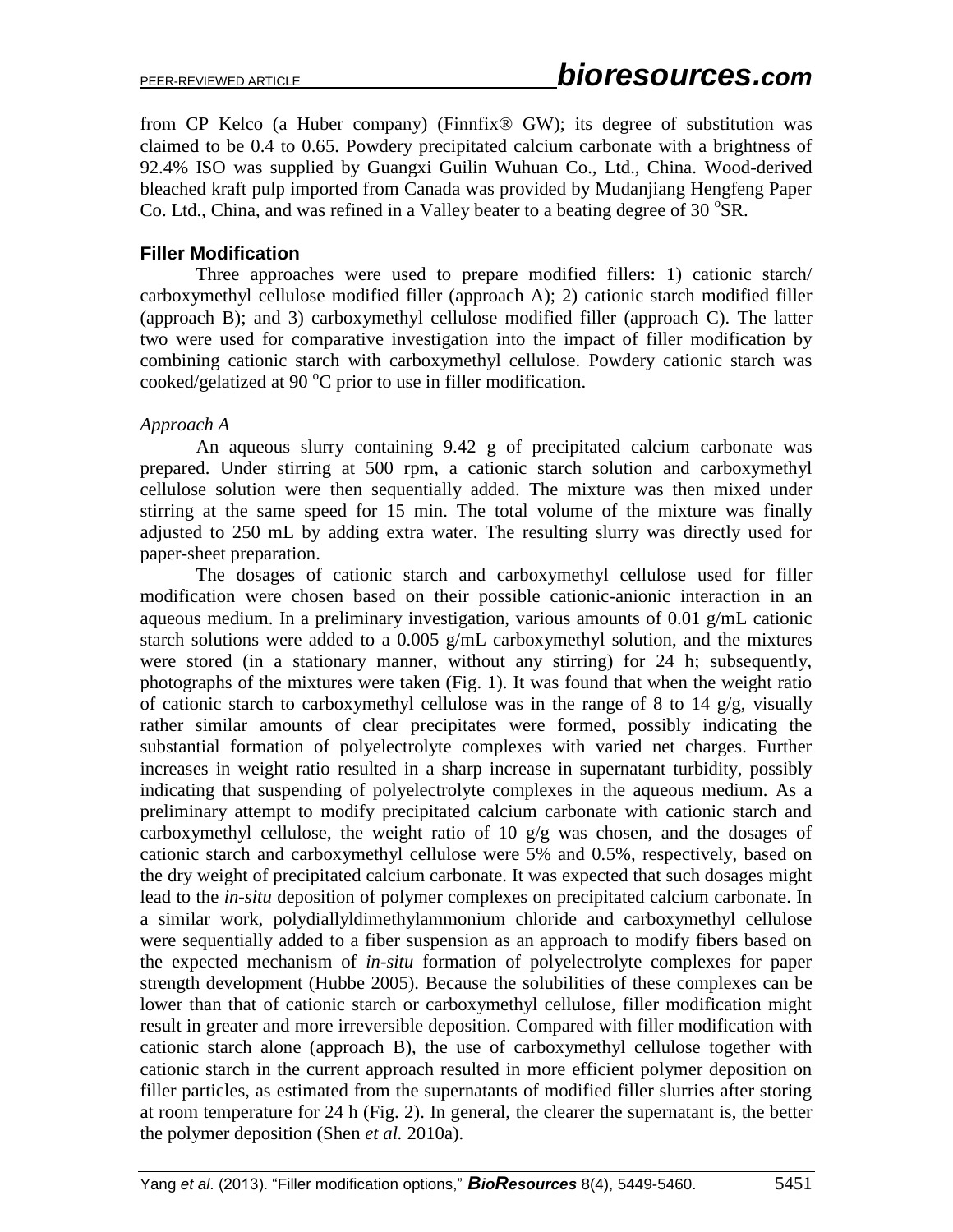

**Fig. 1.** Photographs of various aqueous systems after storing (in a stationary manner, without any stirring) at room temperature for 24 h: (a) carboxymethyl cellulose solution; (b)-(h) aqueous systems prepared by adding various amounts of cationic starch solutions to carboxymethyl cellulose solution (weight ratios of cationic starch to carboxymethyl cellulose of 6, 8, 10, 12, 14, 16, and 18 g/g, respectively)



**Fig. 2.** Photographs of cationic starch modified filler slurry (left) and cationic starch/carboxymethyl cellulose modified filler slurry (right) after storing at room temperature for 24 h

#### *Approach B*

An aqueous slurry containing 9.42 g of precipitated calcium carbonate was prepared, followed by the addition of cationic starch solution. The mixture was mixed under stirring at 500 rpm for 15 min.

The total volume of the mixture was finally adjusted to 250 mL by adding extra water. The resulting slurry was directly used for paper-sheet preparation. Note that the dosage of cationic starch was 5%, based on the dry weight of precipitated calcium carbonate.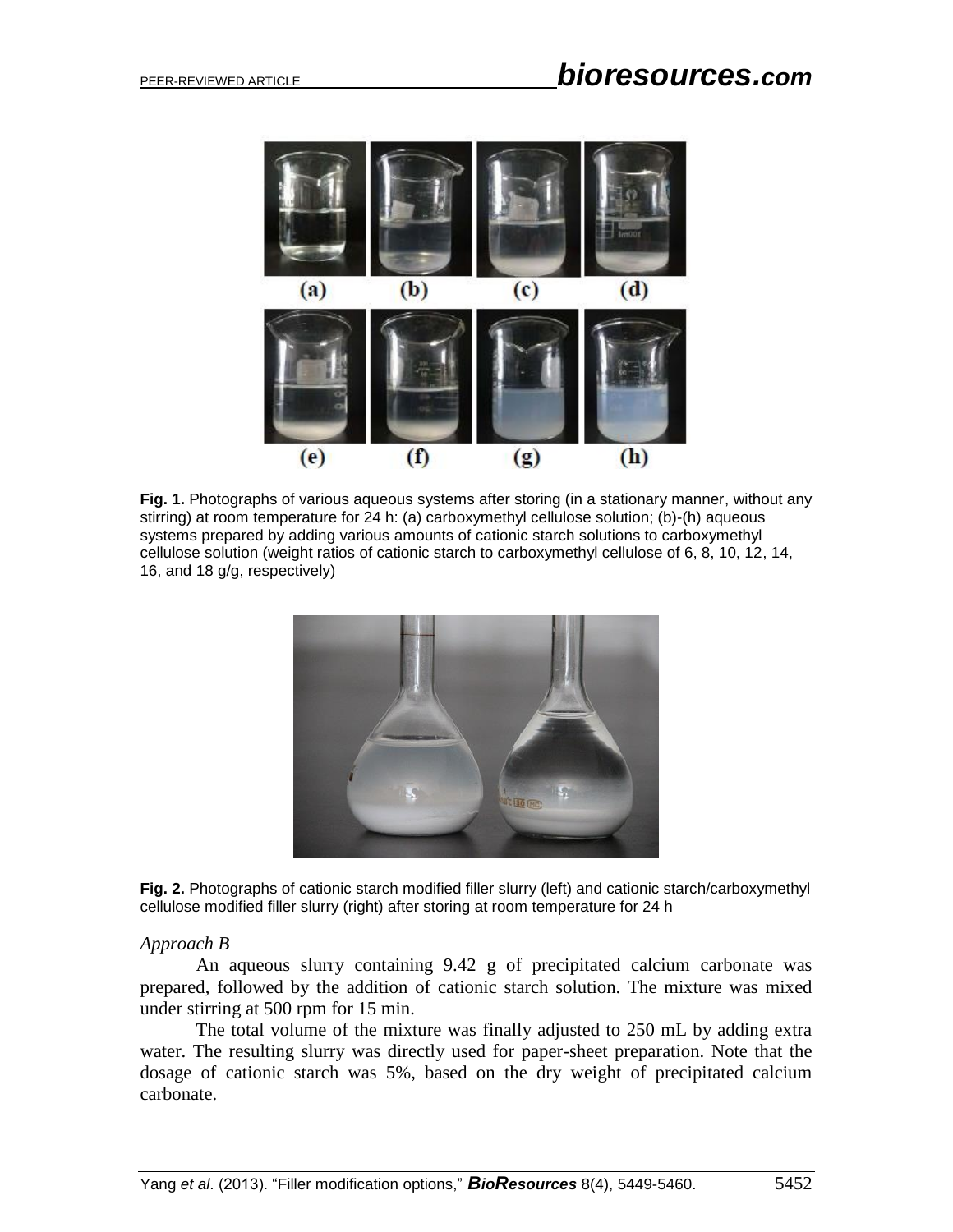# *Approach C*

This approach was generally the same as approach B. The only difference is that instead of cationic starch, carboxymethyl cellulose with a dosage of 0.5% (based on the dry weight of precipitated calcium carbonate) was used in filler modification.

Scanning electron micrographs of modified fillers prepared from approaches A through C as well as the unmodified filler are shown in Fig. 3.



**Fig. 3.** Scanning electron micrographs of different fillers: (a) precipitated calcium carbonate (unmodified filler); (b) cationic starch modified filler (approach A); (c) carboxymethyl cellulose modified filler (approach B); (d) cationic starch/carboxymethyl cellulose modified filler (approach C)

## **Preparation of Paper-sheets and Determination of Filler Retention and Paper Properties**

The pulp and filler (either the modified or unmodified filler) were mixed prior to sheet formation. No extra retention agent was added. Paper sheets with a target basis weight of 60  $g/m^2$  were prepared using a ZQJ1-B-II sheet former (China). The wet sheets were pressed at 0.4 MPa for 5 min and were then dried using a plate dryer for 5 min. The target filler addition level was 20%, based on the target dry weight of paper-sheets. For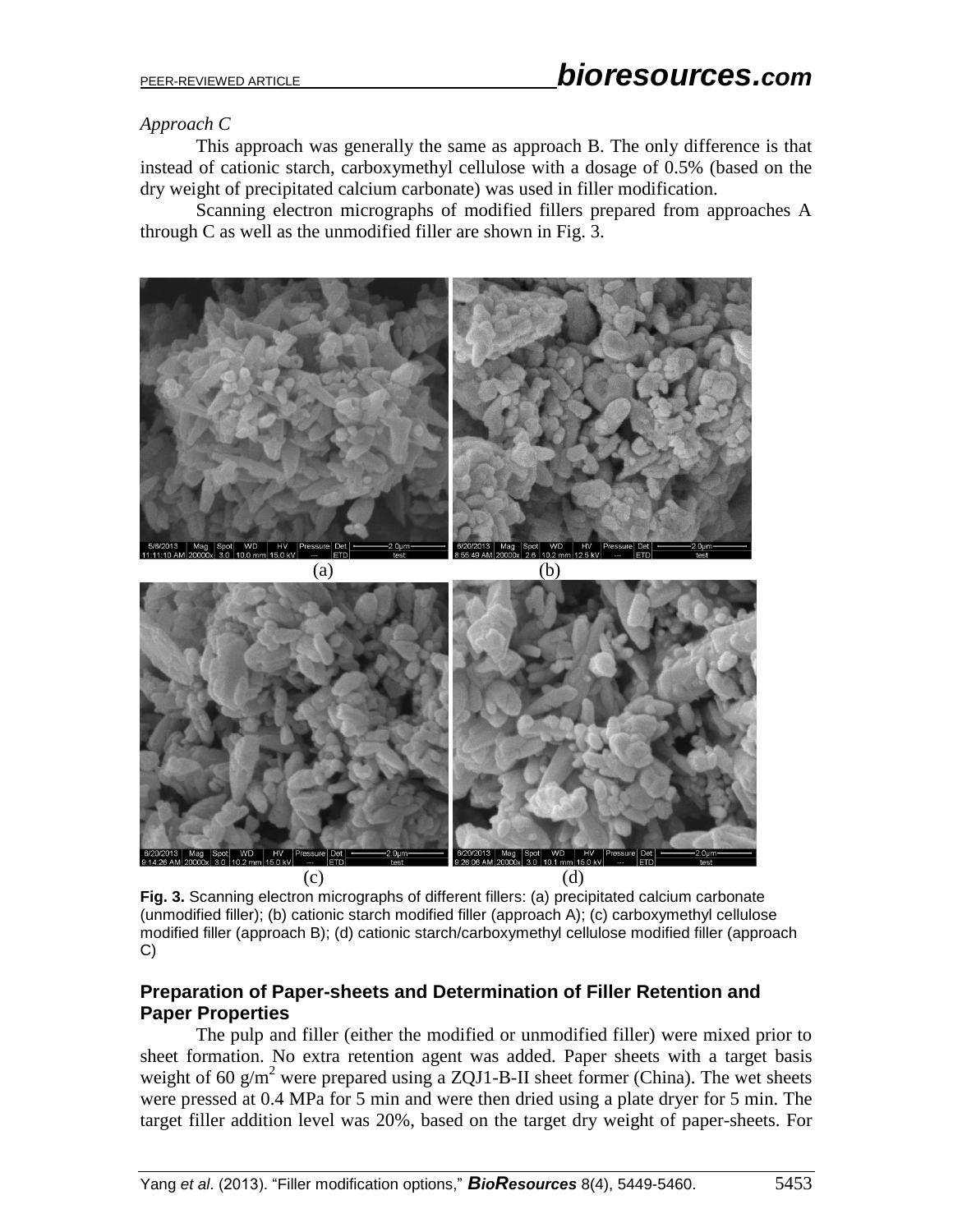the use of modified fillers in paper-sheet preparation, the amount of fillers was calculated based on precipitated calcium carbonate, *i.e*., the organic part (single polymer or dual polymers) of the modified fillers was not considered.

Filler retention was determined by incinerating the paper sheets at 525  $\degree$ C for ash content measurement. A calculation was made to convert ash content to filler retention, as reported by Shen *et al.* (2010a). Filler content of the filled paper-sheets was also calculated.

The tensile strength of paper sheets was determined using a ZL-300A strength tester (China) (temperature:  $25\,\text{°C}$ ; relative humidity: 40%). The brightness and opacity of paper sheets were tested using a YQ-Z-48A brightness & color tester (China) (temperature:  $28 \text{ °C}$ ; relative humidity:  $40\%$ ). Paper thickness was tested using a ZUS-4 paper thickness tester (China), and paper density was then calculated (temperature:  $28 \degree C$ ; relative humidity: 40%).

## **RESULTS AND DISCUSSION**

#### **Concept of Filler Modification with a Cationic Polymer and an Anionic Polymer**

The combination of a cationic polymer and an anionic polymer to promote interfiber joint bonding and improve paper strength has been widely researched (Ankerfors *et al.* 2009; Fatehi *et al.* 2009, 2010; Hubbe 2005; Hubbe *et al.* 2005; Lofton *et al.* 2005; Gärdlund *et al.* 2005; Sang *et al.* 2010). In this case, the fiber modification concepts based on dual polymers may include the following: 1) pre-formation of polyelectrolyte complexes for subsequent deposition on fibers; and 2) *in-situ* deposition of dual polymer complexes on fibers (Hubbe 2005). It would be interesting to investigate such concepts with respect to filler modification. Similar to fibers, the fine filler particles can potentially be used as carriers for these polymer complexes. The combination of these complexes with filler particles may lead to the development of alternative approaches to fabrication of filler/polymer composites for papermaking applications. As the complexes have high bondability with fibers, the negative impact of filler/polymer composites on paper strength would be lower than that of totally inorganic filler particles. On the other hand, the attachment of polymer complexes to filler particles may also result in improved filler retention due to enhanced filler aggregation induced by the organic complexes (*e.g.*  micro- or nano-particles).

Figure 4 is a schematic of a filler modification concept involving the addition of a cationic polymer and an anionic polymer to a filler suspension, where cationic-anionic interactions can be favorable for the deposition of polymers on a filler particle or several filler particles.

Chemicals based on starch and cellulose can be used in the production of various bio-based products for diversified applications (Bénézet *et al.* 2012; Ghanbarzadeh *et al.*  2011; Gilfillan *et al.* 2012; Kaisangsri *et al.* 2012; Maran *et al.* 2013). Cationic starch is the most widely used bio-based additive for papermaking wet-end applications, as a paper strength promoter and/or retention agent. Carboxymethyl cellulose is also commercially used for paper strength improvement. In the current study, by following the concept shown in Fig. 4, these two biopolymers were combined to modify precipitated calcium carbonate filler, and the influence of filler modification on the use of the filler material in papermaking was preliminarily explored.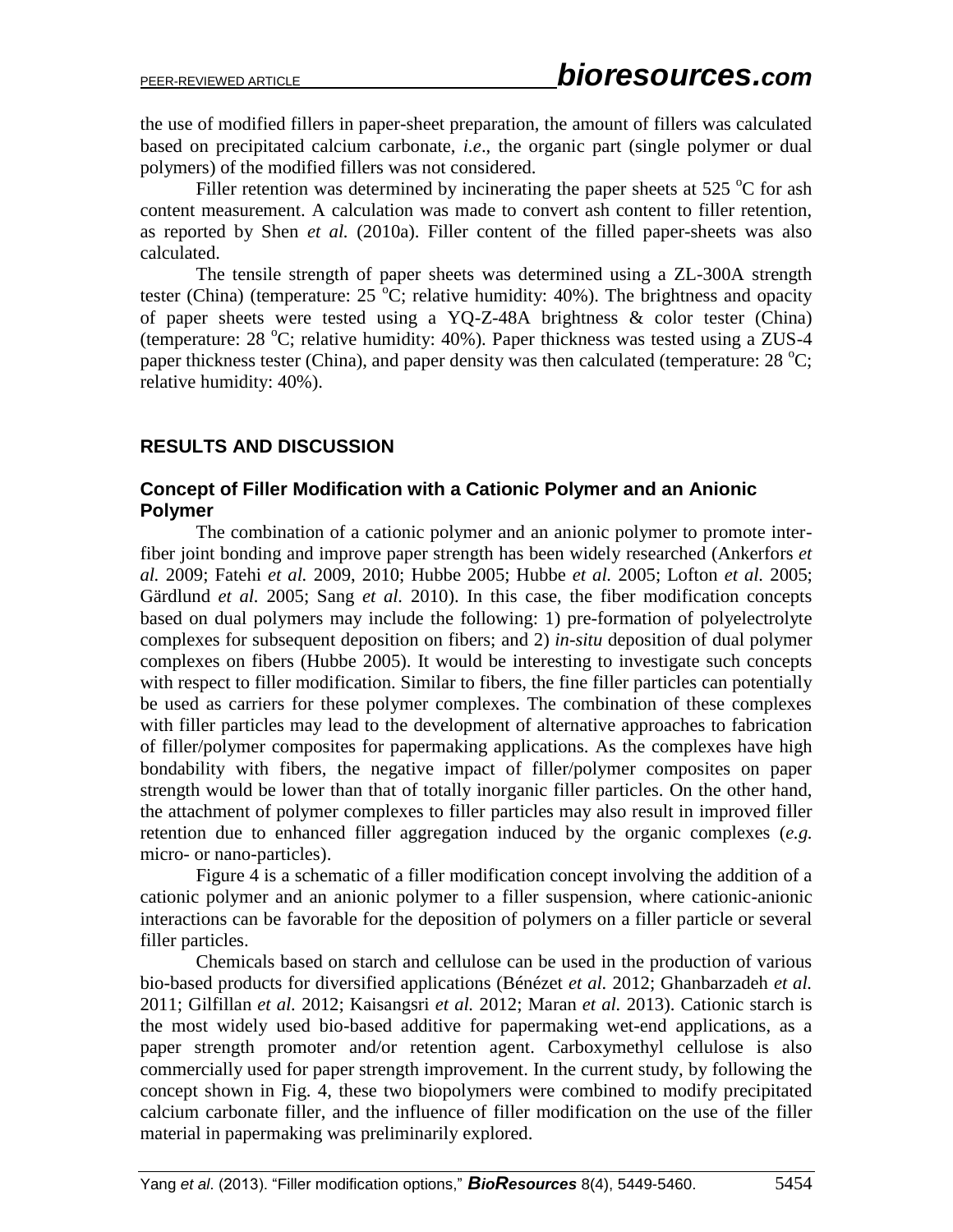

**Fig. 4.** Schematic of the concept of filler modification with a cationic polymer and an anionic polymer

#### **Influence of Filler Modification on Filler Retention and Paper Properties**

The influence of filler modification on filler retention is shown in Fig. 5(a). Filler modification with cationic starch alone resulted in a significant increase in filler retention (above 300%), which is due to pre-flocculation of filler particles based on the flocculating nature of cationic starch (Sang *et al.* 2012) (see Fig. 3(b)). However, filler modification with carboxymethyl cellulose alone resulted in a decrease in filler retention, which can be explained by its role in dispersing the filler particles. It was reported that carboxymethyl cellulose could be used as an effective dispersant for pulp slurries (Giri *et al.* 2000; Rantanen *et al.* 2006). Similarly, once the negatively charged carboxymethyl cellulose is attached to filler particles, the particle-to-particle repulsion is enhanced and filler retention in paper sheets is discouraged. Compared with filler modification with cationic starch, filler modification with the combination of cationic starch and carboxymethyl cellulose resulted in a little bit (almost negligibly) higher filler retention. The impacts of filler modification on filler retention can also be seen in the filler contents of unfilled and filled paper-sheets (see Fig. 5(b)).

The influence of filler modification on the tensile strength of the filled paper is shown in Fig. 5(c). The addition of unmodified precipitated calcium carbonate prior to paper-sheet formation resulted in a significant decrease in tensile strength as a result of the interference of non-bondable filler particles with inter-fiber bonding. Filler modification with cationic starch resulted in a minor decrease in tensile strength; a possible selfexplanatory reason is related to significantly increased filler retention as a result of filler modification (see Fig. 5(a)-(b)). Filler modification with carboxymethyl cellulose resulted in an increase in tensile strength, primarily because of decreased filler retention and the possible bondability of carboxymethyl cellulose with cellulosic fibers. In the case of filler modification with the combination of cationic starch and carboxymethyl cellulose, a modest increase in the tensile strength of the filled paper was achieved compared with filler modification with cationic starch. Thus, by considering both filler retention and tensile strength of the filled paper, filler modification with cationic starch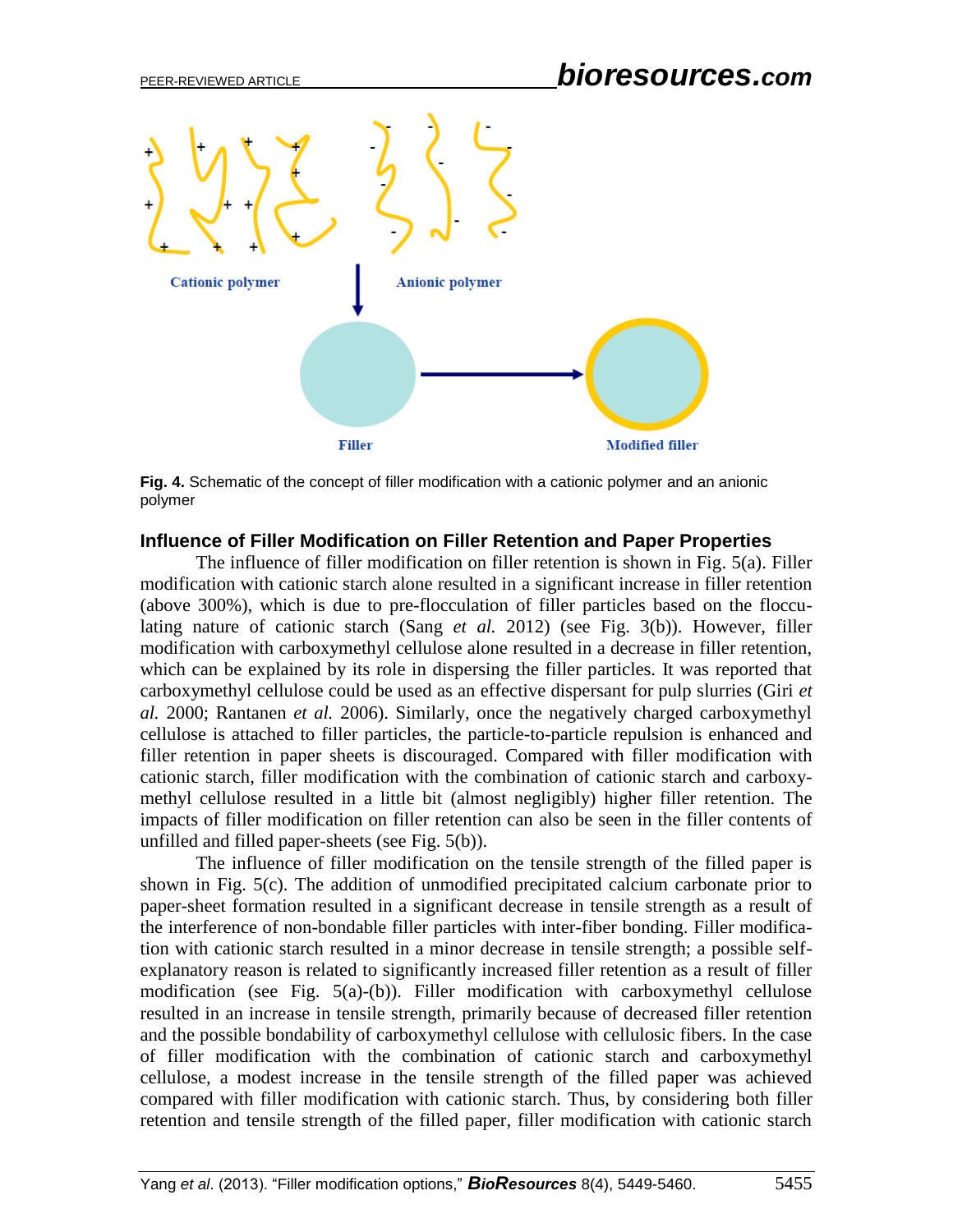and carboxymethyl cellulose is modestly superior to filler modification with cationic starch or carboxymethyl cellulose alone.



**Fig. 5.** Effect of filler modification on filler retention and the properties of filled paper-sheets: (a) filler retention; (b) filler content; (c) tensile strength; (d) brightness; (e) opacity Note: PCC, MPCC1, MPCC2, and MPCC3 refer to precipitated calcium carbonate, cationic starch modified precipitated calcium carbonate, carboxymethyl cellulose modified precipitated calcium carbonate, and cationic starch/carboxymethyl cellulose modified precipitated calcium carbonate, respectively; P1, P2, P3, P4, and P5 refer to unfilled paper, precipitated calcium carbonate filled paper, cationic starch modified precipitated calcium carbonate filled paper, carboxymethyl cellulose modified precipitated calcium carbonate filled paper, and cationic starch/carboxymethyl cellulose modified precipitated calcium carbonate filled paper, respectively.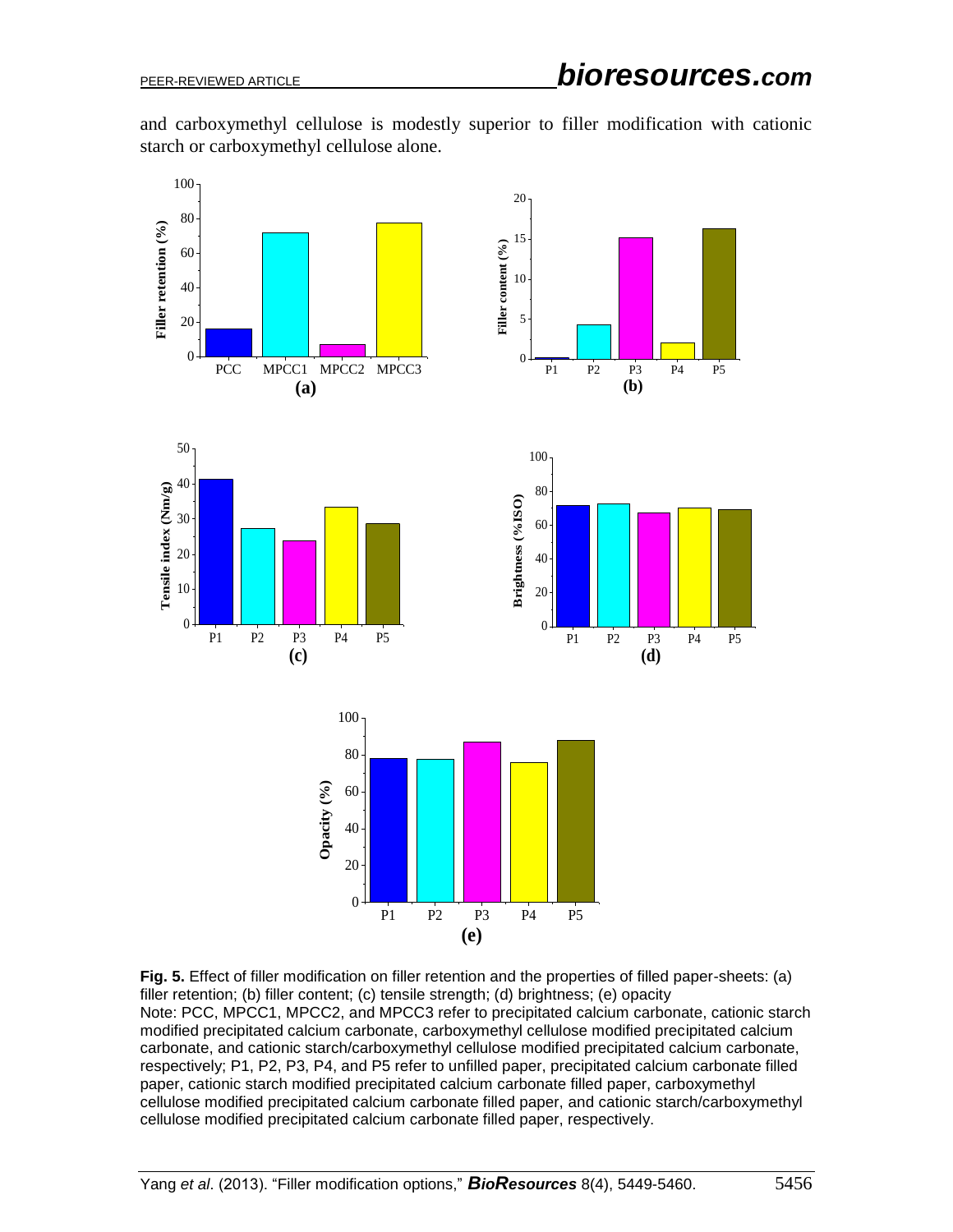The influence of filler modification on optical properties (brightness and opacity) of the filled paper is shown in Fig. 5(d)-(e). Compared with filler modification with cationic starch, filler modification with the combination of cationic starch and carboxymethyl cellulose resulted in a slight increase in brightness and almost identical opacity. On the other hand, compared with filler modification with carboxymethyl cellulose, filler modification with the combination of cationic starch and carboxymethyl cellulose resulted in nearly identical brightness and higher opacity. Therefore, in terms of optical properties of the filled paper, the combined use of cationic starch and carboxymethyl cellulose was somewhat superior to the use of either cationic starch or carboxymethyl cellulose.

# **CONCLUSIONS**

- 1. When precipitated calcium carbonate was used as the filler material, the addition of carboxymethyl cellulose together with cationic starch in the filler modification process resulted in hardened attachment of cationic starch to the filler.
- 2. Under the conditions studied, compared with filler modification with either cationic starch or carboxymethyl cellulose, at the filler addition level of 20 wt%, based on the dry weight of filler and fibers, the combined use of cationic starch with carboxymethyl cellulose resulted in a modified filler with modestly better performance with respect to filler retention, tensile strength, brightness, and opacity of the filled paper.

# **ACKNOWLEDGMENTS**

The authors would like to acknowledge support from the Fundamental Research Funds (DL12CB08) for the Central Universities of China, the National Natural Science Foundation of China (Grant No. 31100439), the Program for New Century Excellent Talents in University (NCET-12-0811), and the Program for Returned Overseas Chinese Scholars from the Ministry of Human Resources and Social Security of China.

# **REFERENCES CITED**

- Ankerfors, C., Lingström, R., Wägberg, L., and Ödberg, L. (2009). "A comparison of polyelectrolyte complexes and multilayers: Their adsorption behaviour and use for enhancing tensile strength of paper," *Nord. Pulp Pap. Res. J.* 24(1), 77-86.
- Bénézet, J.-C., Stanojlovic-Davidovic, A., Bergeret, A., Ferry, L., and Crespy, A. (2012). "Mechanical and physical properties of expanded starch, reinforced by natural fibres," *Ind. Crop. Prod.* 37(1), 435-440.
- Cao, S., Song, D., Deng, Y., and Ragauskas, A. J. (2011). "Preparation of starch-fatty acid modified clay and its application in packaging papers," *Ind. Eng. Chem. Res.*  50(9), 5628-5633.
- Chauhan, V. S., and Bhardwaj, N. K. (2013). "Effect of particle size and preflocculation of talc filler on sizing characteristics of paper," *Appita J.* 66(1), 66-72.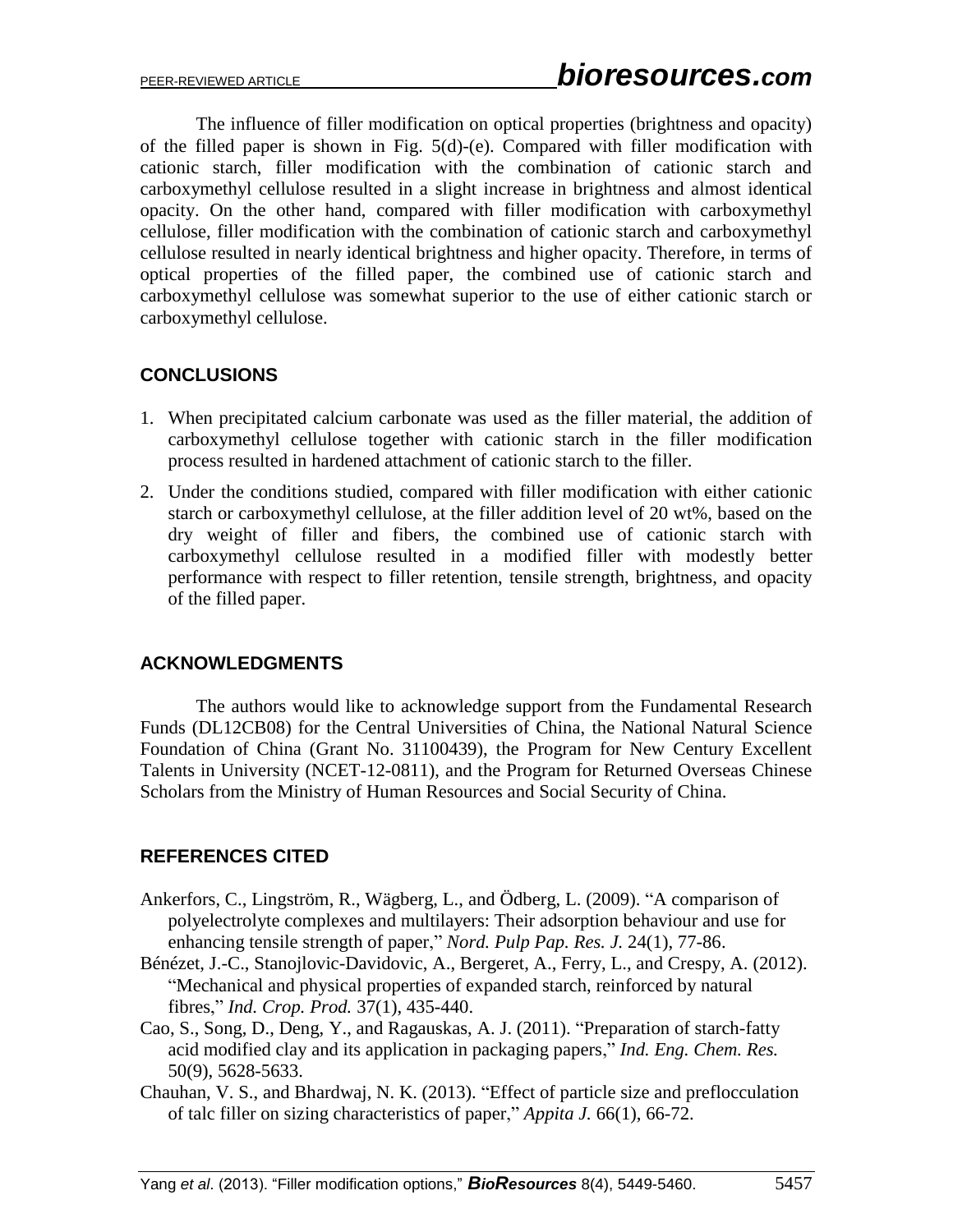- Cheng, W., Broadus, K., and Ancona, M. (2011). "New technology for increased filler use and fiber savings in graphic grades," *Paper Conference and Trade Show*, Covington, KY.
- Deng, Y., Jones, P., McLain, L., and Ragauskas, A. J. (2010). "Starch modified kaolin fillers for linerboard and paper grades: A perspective review," *Tappi J.* 9(4), 31-36.
- Ding, M., and Liu, W. (2012). "Improvement of paper properties with PCC modified by sodium alginate," *China Pulp & Paper* 31(9), 15-18.
- Dong, C., Song, D., Patterson, T., Ragauskas, A., and Deng, Y. (2008). "Energy saving in papermaking through filler addition," *Ind. Eng. Chem. Res.* 47(21), 8430-8435.
- Fahmy, T. Y. A. (2007a). "Introducing molasses as a new additive in papermaking," *Tappi J*. 6(8), 23-25.
- Fahmy, T. Y. A. (2007b). "Molasses as a new additive in papermaking: For high alphacellulose wood pulp," *Professional Papermaking* 4(1), 42-43.
- Fahmy, T. Y. A., and Mobarak, F. (2008a). "Nanocomposites from natural cellulose fibers filled with kaolin in presence of sucrose," *Carbohydr. Polym.* 72(4), 751-755.
- Fahmy, T. Y. A., and Mobarak, F. (2008b). "Vaccination of biological cellulose fibers with glucose: A gateway to novel nanocomposites," *Int. J. Biol. Macromol.* 42(1), 52- 54.
- Fahmy, T. Y. A., and Mobarak, F. (2009). "Advanced nano-based manipulations of molasses in the cellulose and paper discipline: Introducing a master cheap environmentally safe retention aid and strength promoter in papermaking," *Carbohydr. Polym.* 77(2), 316-319.
- Fahmy, T. Y. A., and Mobarak, F. (2011). "Green nanotechnology: A short cut to beneficiation of natural fibers," *Int. J. Biol. Macromol.* 48(1): 134-136.
- Fahmy, T. Y. A., and Mobarak, F. (2013). "Advanced binderless board-like green nanocomposites from undebarked cotton stalks and mechanism of self-bonding," *Cellulose* 20(3), 1453-1457.
- Fahmy, T. Y. A., Mobarak, F., Fahmy, Y., Fadl, M. H., El-Sakhawy, M. (2006). "Nanocomposites from natural cellulose fibers incorporated with sucrose," *Wood Sci. Technol.* 40(1), 77-86.
- Fatehi, P., Qian, L., Kititerakun, R., Rirksomboon, T., and Xiao, H. (2009). "Complex formation of modified chitosan and carboxymethyl cellulose and its impact on paper properties," *Tappi J.* 8(6), 29-35.
- Fatehi, P., Kititerakun, R., Ni, Y., and Xiao, H. (2010). "Synergy of CMC and modified chitosan on strength properties of cellulosic fiber network," *Carbohydr. Polym.* 80(1), 208-214.
- Fatehi, P., Hamdan, F. C., and Ni, Y. (2013a). "Adsorption of lignocelluloses of prehydrolysis liquor on calcium carbonate to induce functional filler," *Carhohydr. Polym.* 94(1), 531-538.
- Fatehi, P., Shen, J., Hamdan, F. C., and Ni, Y. (2013b). "Improving the adsorption of lignocelluloses of prehydrolysis liquor on precipitated calcium carbonate," *Carhohydr. Polym.* 92(2), 2103-2110.
- Gärdlund, L., Forsström, J., Andreasson, B., and Wågberg, L. (2005). "Influence of polyelectrolyte complexes on the strength properties of papers from unbleached kraft pulps with different yields," *Nord. Pulp Pap. Res. J.* 20(1), 36-42.
- Ghanbarzadeh, B., Almasi, H., and Entezami, A. A. (2011). "Improving the barrier and mechanical properties of corn starch-based edible films: Effect of citric acid and carboxymethyl cellulose," *Ind. Crop. Prod.* 33(1), 229-235.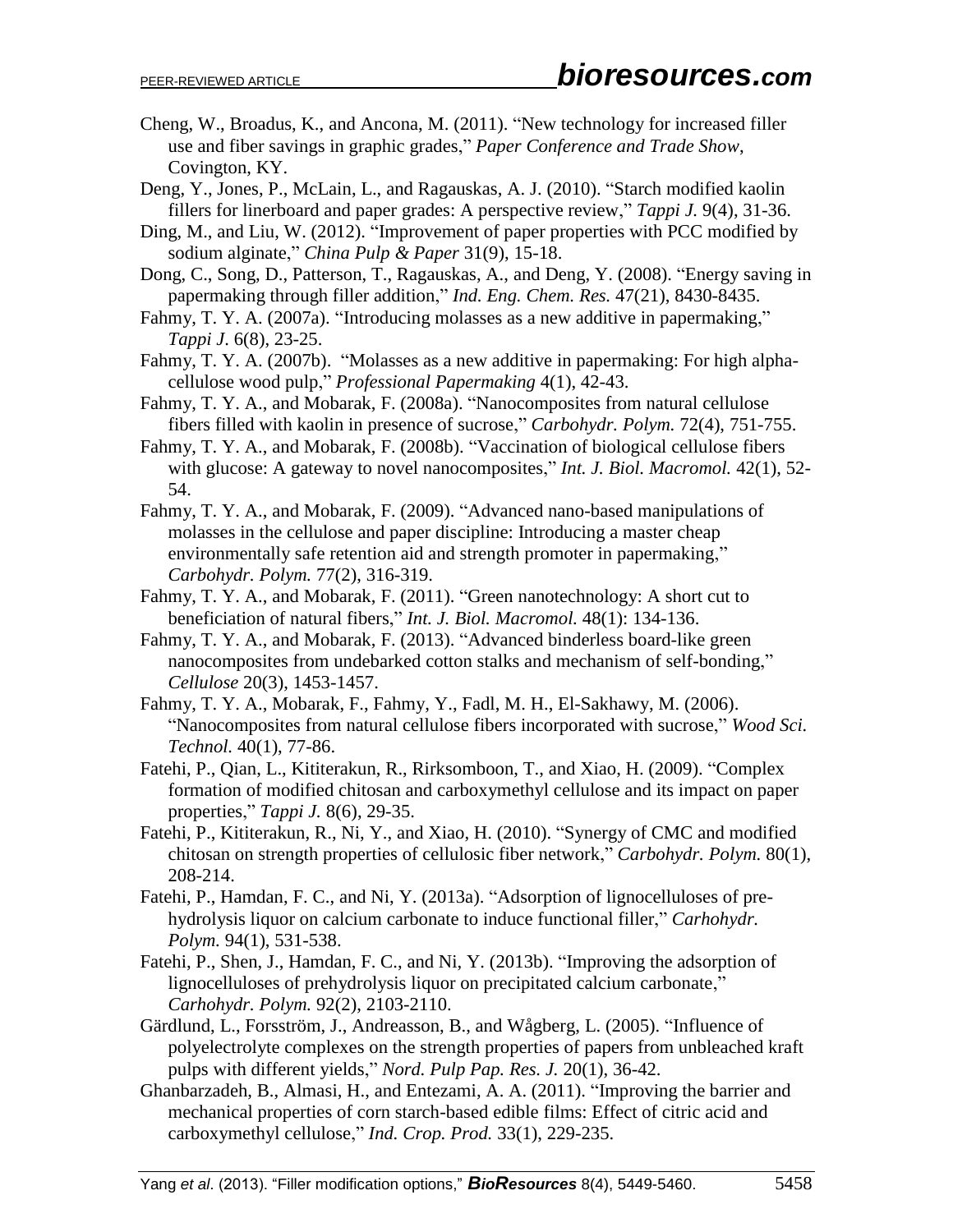- Gilfillan, W. N., Nguyen, D. M. T., Sopade, P. A., and Doherty, W. O. S. (2012). "Preparation and characterisation of composites from starch and sugar cane fibre," *Ind. Crop. Prod.* 40, 45-54.
- Giri, M., Simonsen, J., and Rochefort, W. E. (2000). "Dispersion of pulp slurries using carboxymethyl cellulose," *Tappi J.* 83(10), 58.
- Huang, X., Shen, J., and Qian, X. (2013). "Filler modification for papermaking with starch/oleic acid complexes with the aid of calcium ions," *Carbohyd. Polym.* 98(1), 931-935.
- Hubbe, M. A. (2005). "Dry-strength development by polyelectrolyte complex deposition onto non-bonding glass fibres," *J. Pulp Pap. Sci.* 31(4), 159-166.
- Hubbe, M. A., Moore, S. M., and Lee, S. Y. (2005). "Effects of charge ratios and cationic polymer nature on polyelectrolyte complex deposition onto cellulose," *Ind. Eng. Chem. Res.* 44(9), 3068-3074.
- Kaisangsri, N., Kerdchoechuen, O., and Laohakunjit, N. (2012). "Biodegradable foam tray from cassava starch blended with natural fiber and chitosan," *Ind. Crop. Prod.* 37(1), 542-546.
- Lofton, M. C., Moore, S. M., Hubbe, M. A., and Lee, S.Y. (2005). "Deposition of polyelectrolyte complexes as a mechanism for developing paper dry strength," *Tappi J.* 4(9), 3-8.
- Maran, J. P., Sivakumar, V., Sridhar, R., and Immanuel, V. P. (2013). "Development of model for mechanical properties of tapioca starch based edible films," *Ind. Crop. Prod.* 42, 159-168.
- Nelson, K., and Deng, Y. (2008). "Enhanced bondability between inorganic particles and a polysaccharide substrate by encapsulation with regenerated cellulose," *J. Appl. Polym. Sci.* 107(5), 2830-2836.
- Rantanen, M., Molarius, S., Pikkarainen, S., Knuutinen, J., and Pakarinen, P. (2006). Effect of carboxymethyl cellulose on pulp dispersing. *Pap. Puu-Pap. Tim.* 88(6), 346- 350.
- Sang, Y., Qian, L., He, B., and Xiao, H. (2010). "The adsorption of cationic PVA on cellulose fibres and its effect with polyelectrolyte complex on paper strength," *Appita J.* 63(4), 294-299, 307.
- Sang, Y., McQuaid, M., and Englezos, P. (2012). "Pre-flocculation of precipitated calcium carbonate filler by cationic starch for highly filled mechanical grade paper," *BioResources* 7(1), 354-373.
- Shen, J., and Qian, X. (2012). "Use of mineral pigments in fabrication of superhydrophobically engineered cellulosic paper," *BioResources* 7(4), 4495-4498.
- Shen, J., Song, Z., Qian, X., and Song, C. (2008). "Chitosan-coated papermaking grade PCC filler prepared by alkali precipitation: Properties and application," in: *Proceedings from the 2nd International Papermaking and Environment Conference*, Tianjin, China.
- Shen, J., Song, Z., and Qian, X. (2009). "Investigations on the preparation of starch/sodium oleate/alum modified precipitated calcium carbonate filler and its use in papermaking," *Appita J.* 62(5), 360-364, 382.
- Shen, J., Song, Z., Qian, X., Liu, W., and Yang, F. (2010a). "Filler engineering for papermaking: Comparision with fiber engineering and some important research topics," *BioResources* 5(2), 501-503.